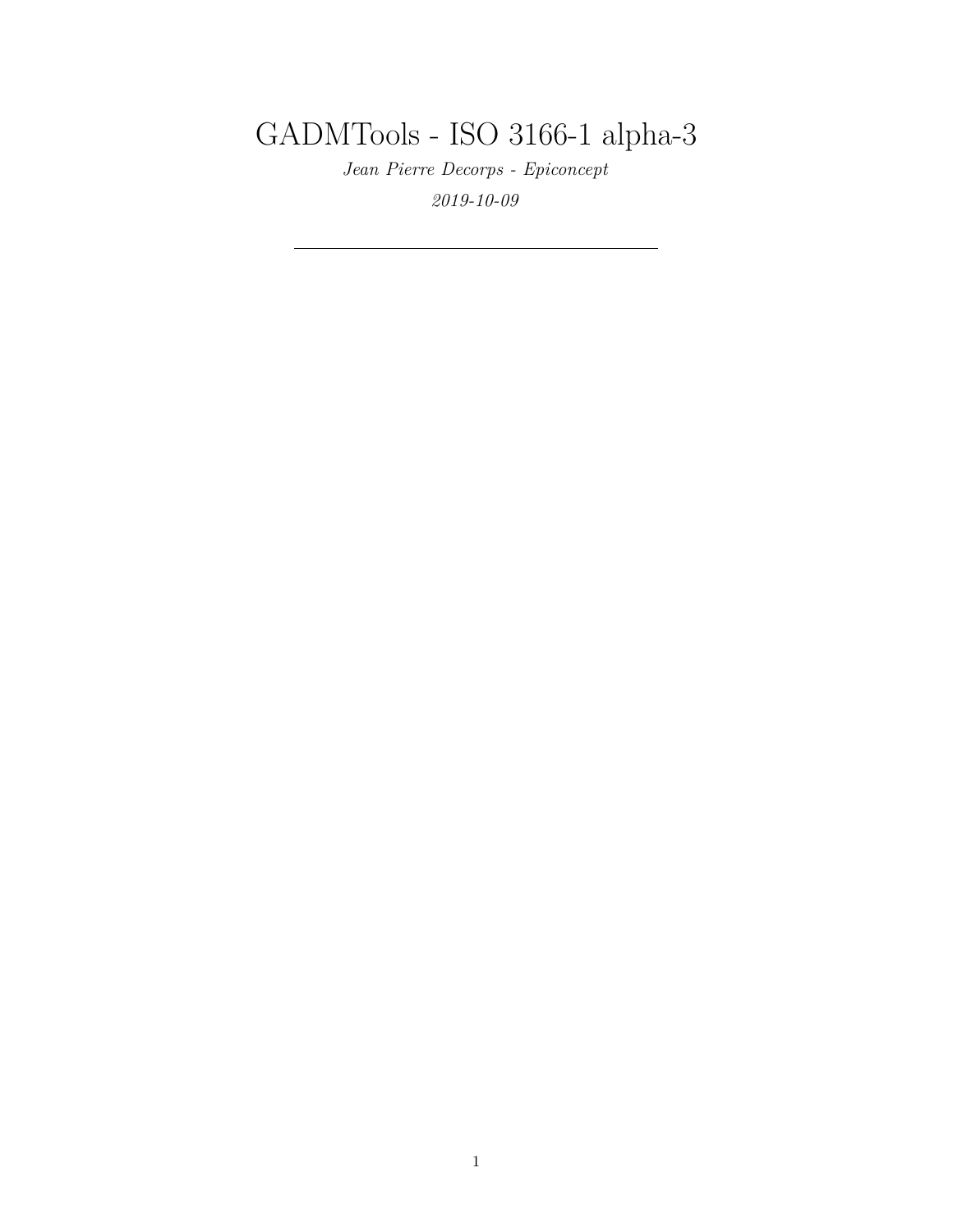| ID                                                                   | LEVEL 0                                                                                       | LEVEL 1                                                     | LEVEL 2                                                              | LEVEL 3                                                   | LEVEL 4                 | LEVEL 5 |
|----------------------------------------------------------------------|-----------------------------------------------------------------------------------------------|-------------------------------------------------------------|----------------------------------------------------------------------|-----------------------------------------------------------|-------------------------|---------|
| <b>ABW</b><br>AFG<br><b>AGO</b><br>AIA<br>ALA                        | Aruba<br>Afghanistan<br>Angola<br>Anguilla<br>Åland                                           | Province<br>Province<br>Municipality                        | District<br>Municpality City Council                                 | Commune                                                   |                         |         |
| ALB<br><b>AND</b><br>ANT                                             | Albania<br>Andorra                                                                            | County<br>Parish                                            | District                                                             | Bashkia                                                   |                         |         |
| $_{\rm ARE}$<br>ARG                                                  | United Arab Emirates<br>Argentina                                                             | Emirate<br>Province                                         | Municipal Region<br>Part                                             | Municipality                                              |                         |         |
| ARM<br><b>ASM</b><br>ATA<br>ATF<br>ATG                               | Armenia<br>American Samoa<br>Antarctica<br>French Southern Territories<br>Antigua and Barbuda | Province<br>District<br>District<br>Dependency              | County                                                               | Village                                                   |                         |         |
| AUS<br>AUT<br>AZE<br><b>BDI</b><br>BEL                               | Australia<br>Austria<br>Azerbaijan<br>Burundi<br>Belgium                                      | Territory<br>State<br>Region<br>Province<br>Region          | Territory<br>Statutory City<br>District<br>Commune<br>Capital Region | Municipality<br>Colline<br>Arrondissement                 | Sous Colline<br>Commune |         |
| <b>BEN</b><br><b>BFA</b><br><b>BGD</b><br><b>BGR</b><br><b>BHR</b>   | Benin<br>Burkina Faso<br>Bangladesh<br>Bulgaria<br>Bahrain                                    | Department<br>Region<br>Division<br>Province<br>Governorate | Commune<br>Province<br>Distict<br>Municipality                       | Department<br>Upazilla                                    | Union                   |         |
| <b>BHS</b><br>$\rm BHH$<br><b>BLM</b><br><b>BLR</b><br>$_{\rm BLZ}$  | Bahamas<br>Bosnia and Herzegovina<br>Saint-Barthélemy<br>Belarus<br>Belize                    | District<br>District<br>Region<br>District                  | $-?-$<br>District                                                    | Commune                                                   |                         |         |
| <b>BMU</b><br><b>BOL</b><br><b>BRA</b><br><b>BRB</b><br>$_{\rm BRN}$ | Bermuda<br>Bolivia<br><b>Brazil</b><br>Barbados<br>Brunei                                     | Parish<br>Department<br>State<br>Parish<br>District         | Province<br>Municipality<br>Mukim                                    | Municipality<br>District                                  |                         |         |
| <b>BTN</b><br><b>BVT</b><br><b>BWA</b><br>CAF<br>CAN                 | Bhutan<br>Bouvet Island<br>Botswana<br>Central African Republic<br>Canada                     | District<br>District<br>Prefecture<br>Province              | Village block<br>Sub-district<br>Sub-prefecture<br>Census Division   | Town                                                      |                         |         |
| CCK<br>${\rm CHE}$<br>$\rm CHL$<br><b>CHN</b><br><b>CIV</b>          | Cocos Islands<br>Switzerland<br>Chile<br>China<br>Côte d'Ivoire                               | Canton<br>Region<br>Province<br>Autonomous district         | District<br>Province<br>Prefecture City<br>Autonomous district       | Municipality<br>Municipality<br>County City<br>Department | Sub-prefecture          |         |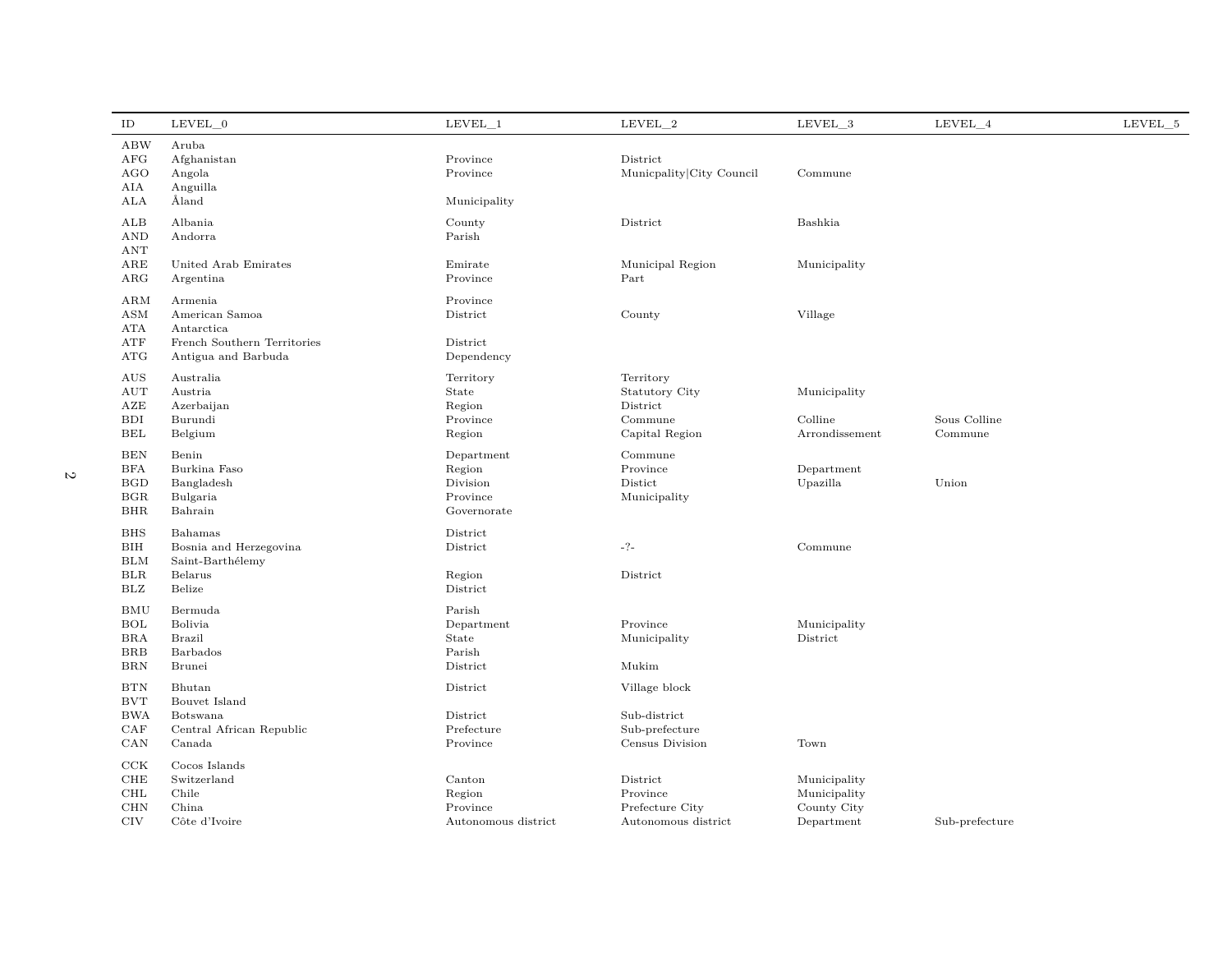| (continued) |  |
|-------------|--|
|             |  |

| (continued)  |                                  |                      |                            |                      |              |         |
|--------------|----------------------------------|----------------------|----------------------------|----------------------|--------------|---------|
| ID           | LEVEL 0                          | LEVEL 1              | LEVEL 2                    | LEVEL 3              | LEVEL 4      | LEVEL 5 |
| CMR          | Cameroon                         | Region               | Department                 | Arrondissement       |              |         |
| $\rm COD$    | Democratic Republic of the Congo | Province             | Territory                  |                      |              |         |
| COG          | Republic of Congo                | Region               | District                   |                      |              |         |
| COK          | Cook Islands                     |                      |                            |                      |              |         |
| COL          | Colombia                         | Commissiary          | Corregimiento Departamento |                      |              |         |
| COM          | Comoros                          | Autonomous Island    |                            |                      |              |         |
| CPV          | Cape Verde                       | County               |                            |                      |              |         |
| CRI          | Costa Rica                       | Province             | Canton                     |                      |              |         |
| CUB          | Cuba                             | Province             | Municipality               |                      |              |         |
| CXR          | Christmas Island                 |                      |                            |                      |              |         |
| <b>CYM</b>   | Cayman Islands                   | District             |                            |                      |              |         |
| <b>CYP</b>   | Cyprus                           | District             |                            |                      |              |         |
| CZE          | Czech Republic                   | Region               | District                   |                      |              |         |
| DEU          | Germany                          | State                | District                   | Municipality         | Town         |         |
| DJI          | Djibouti                         | Region               | District                   |                      |              |         |
| <b>DMA</b>   | Dominica                         | Parish               |                            |                      |              |         |
| DNK          | Denmark                          | Region               | Municipality               |                      |              |         |
| <b>DOM</b>   | Dominican Republic               | Province             | Municipality               |                      |              |         |
| <b>DZA</b>   | Algeria                          | Province             | Chef-Lieu-Wilaya           |                      |              |         |
| ECU          | Ecuador                          | Province             | Canton                     | Cantonal Head        |              |         |
| EGY          | Egypt                            | Governorate          | Subdivision                |                      |              |         |
| $_{\rm ERI}$ | Eritrea                          | Region               | District                   |                      |              |         |
| <b>ESH</b>   | Western Sahara                   | Province             |                            |                      |              |         |
| <b>ESP</b>   | Spain                            | Autonomous Community | Province                   | Comarca              | Municipality |         |
| <b>EST</b>   | Estonia                          | County               | Parish                     | Town                 |              |         |
| <b>ETH</b>   | Ethiopia                         | City                 | Zone                       | District             |              |         |
| FIN          | Finland                          | Province             | Region                     | Sub-Region           | Municipality |         |
| FJI          | Fiji                             | Division             | Province                   |                      |              |         |
| ${\rm FLK}$  | Falkland Islands                 |                      |                            |                      |              |         |
| <b>FRA</b>   | France                           | Region               | Department                 | Districts            | Cantons      | Commune |
| <b>FRO</b>   | Faroe Islands                    | Region               | Commune                    |                      |              |         |
| <b>FSM</b>   | Micronesia                       | State                |                            |                      |              |         |
| GAB          | Gabon                            | Province             | Department                 |                      |              |         |
| GBR          | United Kingdom                   | Kingdom              | Metropolitan Borough       | Metropolitan borough |              |         |
| <b>GEO</b>   | Georgia                          | Autonomous Republic  | District                   |                      |              |         |
| GGY          | Guernsey                         | Parish               |                            |                      |              |         |
| <b>GHA</b>   | Ghana                            | Region               | District                   |                      |              |         |
| GIB          | Gibraltar                        |                      |                            |                      |              |         |
| GIN          | Guinea                           | Region               | Prefecture                 | Sub-prefecture       |              |         |
| GLP          | Guadeloupe                       | District             | Commune                    |                      |              |         |
| GMB          | Gambia                           | Independent City     | District                   |                      |              |         |
| <b>GNB</b>   | Guinea-Bissau                    | Region               | Sector                     |                      |              |         |
| GNQ          | Equatorial Guinea                | Province             | Districts Municipals       |                      |              |         |
|              |                                  |                      |                            |                      |              |         |

 $3$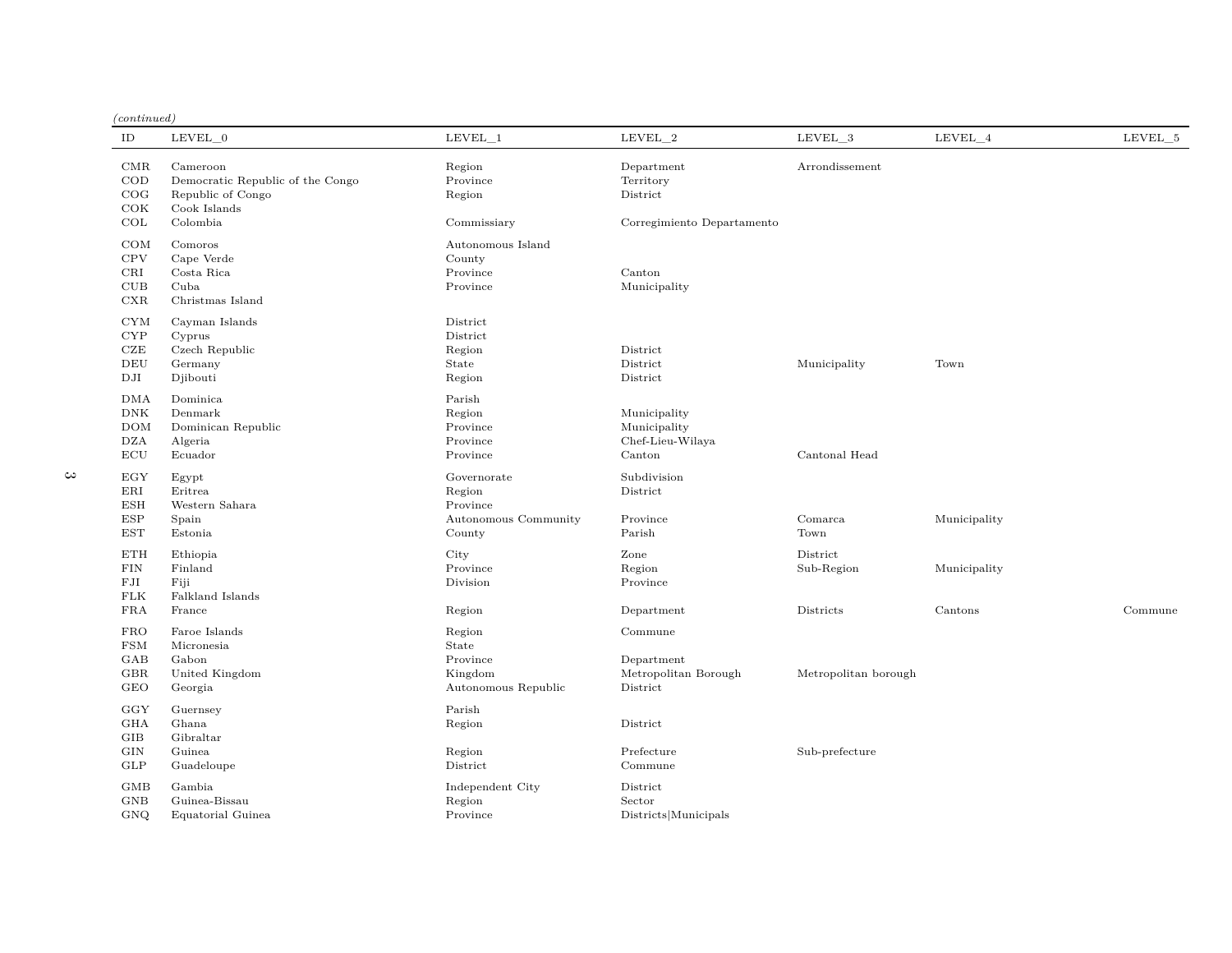*(continued)*

| $\rm ID$                                                       | $LEVEL_0$                                                                      | $LEVEL$ <sup>1</sup>                                               | $LEVEL_2$                                        | $LEVEL_3$             | LEVEL_4     | LEVEL_5 |
|----------------------------------------------------------------|--------------------------------------------------------------------------------|--------------------------------------------------------------------|--------------------------------------------------|-----------------------|-------------|---------|
| $_{\rm GRC}$<br>GRD                                            | Greece<br>Grenada                                                              | Decentralized administration<br>Dependency                         | Region                                           | Municipality          |             |         |
| GRL<br>GTM<br><b>GUF</b><br><b>GUM</b><br><b>GUY</b>           | Greenland<br>Guatemala<br>French Guiana<br>Guam<br>Guyana                      | Commune<br>Department<br>Arrondissement<br>Municipality<br>Region  | Municipality<br>Commune<br>Not Classified        |                       |             |         |
| <b>HKG</b><br>HMD<br><b>HND</b><br><b>HRV</b><br><b>HTI</b>    | Hong Kong<br>Heard Island and McDonald Islands<br>Honduras<br>Croatia<br>Haiti | District<br>Department<br>County<br>Department                     | Municipality<br>$-2-$<br>District                | Commune               | Sub-commune |         |
| ${\rm HUN}$<br><b>IDN</b><br><b>IMN</b><br><b>IND</b><br>IOT   | Hungary<br>Indonesia<br>Isle of Man<br>India<br>British Indian Ocean Territory | County<br>Province<br>$-?-$<br>Union Territory                     | Subregion<br>Regency<br>$-?-$<br>District        | Sub-district<br>Taluk | Village     |         |
| IRL<br>$\mathop{\rm IRN}\nolimits$<br><b>IRQ</b><br>ISL<br>ISR | Ireland<br>Iran<br>Iraq<br>Iceland<br>Israel                                   | County<br>Province<br>Province<br>Region<br>District               | County<br>$-2-$<br>Municipality                  |                       |             |         |
| <b>ITA</b><br>JAM<br>JEY<br>JOR<br>JPN                         | Italy<br>Jamaica<br>Jersey<br>Jordan<br>Japan                                  | Region<br>Parish<br>Parish<br>Province<br>Prefecture               | Province<br>Sub-Province<br>Town                 | Commune               |             |         |
| KAZ<br><b>KEN</b><br>KGZ<br><b>KHM</b><br>KIR                  | Kazakhstan<br>Kenya<br>Kyrgyzstan<br>Cambodia<br>Kiribati                      | Region<br>County<br>Province<br>Province                           | District<br>Constituency<br>District<br>District | Ward<br>Commune       | Village     |         |
| <b>KNA</b><br>KOR<br><b>KWT</b><br><b>LAO</b><br>LBN           | Saint Kitts and Nevis<br>South Korea<br>Kuwait<br>Laos<br>Lebanon              | Parish<br>Metropolitan City<br>Province<br>Province<br>Governorate | District<br>District<br>District                 | Municipality          |             |         |
| LBR<br>LBY<br>LCA<br>LIE<br>LKA<br><b>LSO</b>                  | Liberia<br>Libya<br>Saint Lucia<br>Liechtenstein<br>Sri Lanka<br>Lesotho       | County<br>District<br>Quarter<br>Commune<br>District<br>District   | District<br>Division                             | Clan                  |             |         |
|                                                                |                                                                                |                                                                    |                                                  |                       |             |         |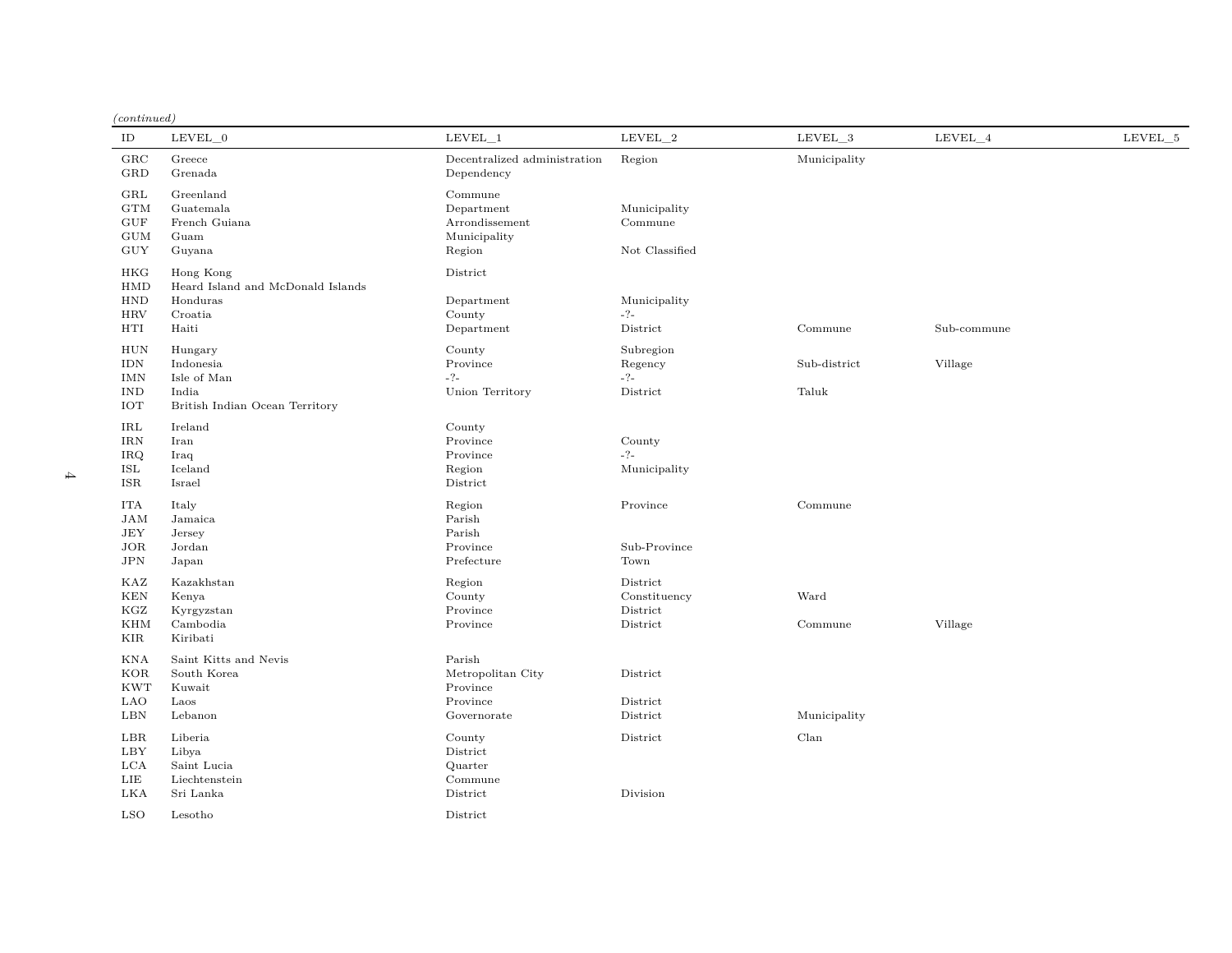| (continued) |  |
|-------------|--|
|             |  |

| ID                                                   | LEVEL 0                                                                | $LEVEL\_1$                                                     | $LEVEL_2$                                                       | LEVEL_3                              | LEVEL_4                       | LEVEL_5 |
|------------------------------------------------------|------------------------------------------------------------------------|----------------------------------------------------------------|-----------------------------------------------------------------|--------------------------------------|-------------------------------|---------|
| <b>LTU</b><br><b>LUX</b><br>LVA<br>MAC               | Lithuania<br>Luxembourg<br>Latvia<br>Macao                             | County<br>District<br>Province<br>District                     | District Municipality<br>Canton<br>District<br>Parish           | Commune                              | Commune (same as level 3)     |         |
| MAF<br>MAR<br>MCO<br>MDA<br>MDG                      | Saint-Martin<br>Morocco<br>Monaco<br>Moldova<br>Madagascar             | Region<br>District<br>Autonomous Province                      | Province<br>Region                                              | District<br>District                 | Rural Commune<br>Commune      |         |
| <b>MDV</b><br>MEX<br>MHL<br><b>MKD</b><br>MLI        | Maldives<br>Mexico<br>Marshall Islands<br>Macedonia<br>Mali            | State<br>Municipality<br>District                              | Municipality<br>Circle                                          | Arrondissement                       | Commune                       |         |
| MLT<br><b>MMR</b><br>MNE<br><b>MNG</b><br><b>MNP</b> | Malta<br>Myanmar<br>Montenegro<br>Mongolia<br>Northern Mariana Islands | Region<br>Division<br>Municipality<br>Province<br>Municipality | Local council<br>District<br>Sum                                | Village Township                     |                               |         |
| MOZ<br>MRT<br>MSR<br>$\rm{MTQ}$<br>MUS               | Mozambique<br>Mauritania<br>Montserrat<br>Martinique<br>Mauritius      | Province<br>Region<br>Parish<br>Arrondissement<br>Region       | District<br>Department<br>Commune                               | Locality                             |                               |         |
| MWI<br><b>MYS</b><br><b>MYT</b><br>NAM<br>$\rm NCL$  | Malawi<br>Malaysia<br>Mayotte<br>Namibia<br>New Caledonia              | District<br>State<br>Commune<br>Region<br>Province             | Town<br>District<br>Constituency<br>Commune                     | Unknown                              |                               |         |
| <b>NER</b><br>${\rm NFK}$<br>NGA<br>NIC<br>$\rm NIU$ | Niger<br>Norfolk Island<br>Nigeria<br>Nicaragua<br>Niue                | Department<br>State<br>Autonomous Region                       | Arrondissement<br>Local Authority<br>Municipality               | Commune                              |                               |         |
| NLD<br>$NOR$<br><b>NPL</b><br><b>NRU</b><br>NZL      | Netherlands<br>Norway<br>Nepal<br>Nauru<br>New Zealand                 | Province<br>County<br>Development Region<br>District<br>Region | Municipality<br>Municipality<br>Administrative Zone<br>District | District                             | Village development committee |         |
| <b>OMN</b><br>PAK<br>PAN<br>PCN<br><b>PER</b>        | Oman<br>Pakistan<br>Panama<br>Pitcairn Islands<br>Peru                 | Region<br>Centrally Administered Area<br>Province<br>Region    | Province<br>Division<br>District<br>Province                    | District<br>Municipality<br>District |                               |         |
|                                                      |                                                                        |                                                                |                                                                 |                                      |                               |         |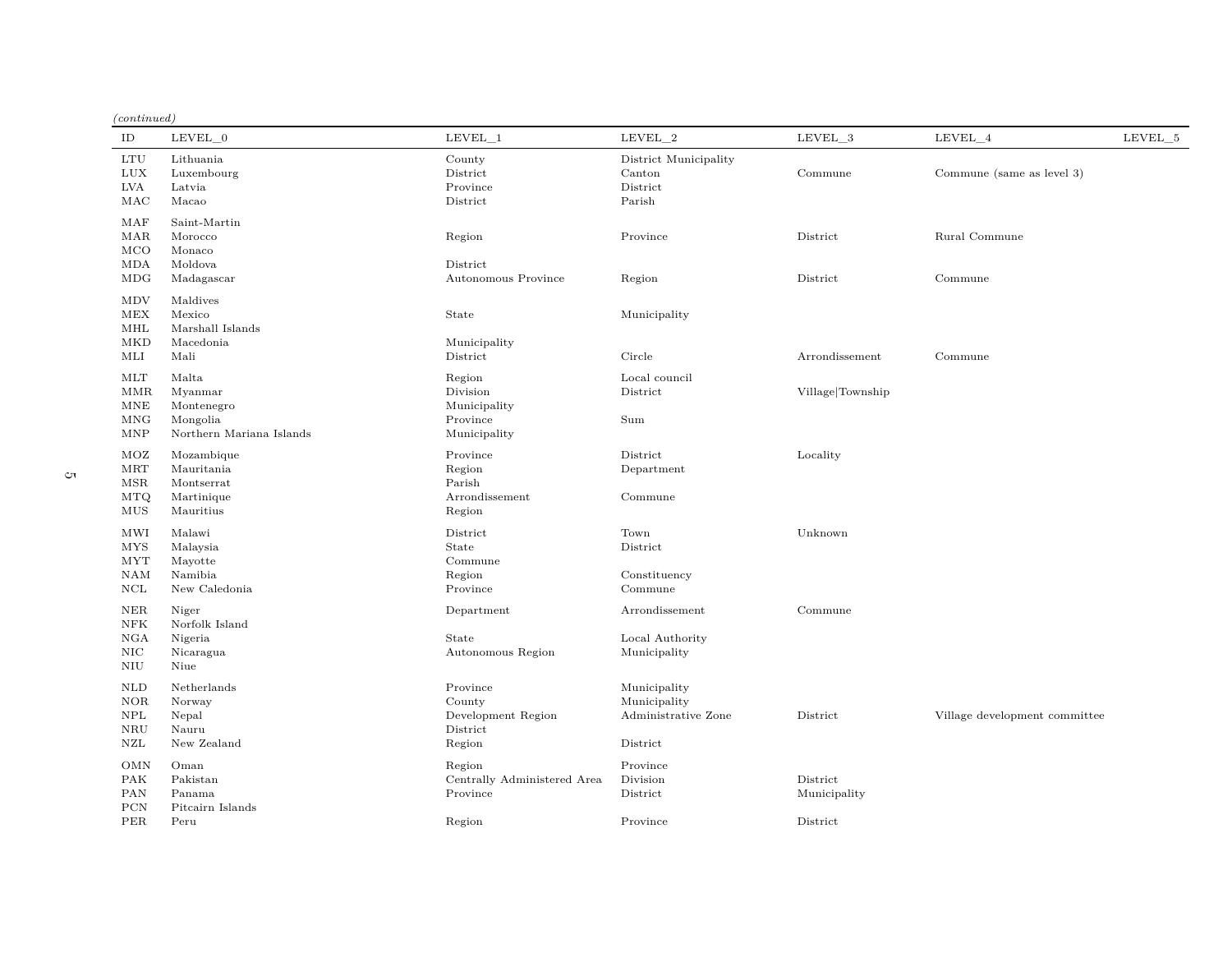*(continued)*

| ID                                                                          | LEVEL_0                                                                                       | $LEVEL_1$                                                                     | $LEVEL_2$                                                                   | LEVEL_3                   | LEVEL_4 | LEVEL_5 |
|-----------------------------------------------------------------------------|-----------------------------------------------------------------------------------------------|-------------------------------------------------------------------------------|-----------------------------------------------------------------------------|---------------------------|---------|---------|
| PHL<br><b>PLW</b>                                                           | Philippines<br>Palau                                                                          | Province<br>State                                                             | Municipality                                                                | Village                   |         |         |
| <b>PNG</b><br>POL<br>PRI                                                    | Papua New Guinea<br>Poland<br>Puerto Rico                                                     | Autonomous Region<br>Province Voivodeship<br>Municipality                     | District<br>County                                                          | Municipality (urban)      |         |         |
| PRK<br>$\rm{PRT}$<br>PRY<br>PSE<br><b>PYF</b>                               | North Korea<br>Portugal<br>Paraguay<br>Palestina<br>French Polynesia                          | Province<br>District<br>Department<br>District<br>Administrative subdivisions | County<br>Municipality<br>District<br>Governorate                           | Parish                    |         |         |
| QAT<br>REU<br>ROU<br>RUS<br>RWA                                             | Qatar<br>Reunion<br>Romania<br>Russia<br>Rwanda                                               | Municipality<br>Arrondissement<br>County<br>Republic<br>Province              | Commune<br>Commune<br>District<br>District                                  | $-? -$<br>Sector          | Cell    | Village |
| SAU<br>SDN<br>${\hbox{\footnotesize\rm SEN}}$<br>SGP<br>SGS                 | Saudi Arabia<br>Sudan<br>Senegal<br>Singapore<br>South Georgia and the South Sandwich Islands | Region<br>State<br>Region<br>Region                                           | District<br>Department                                                      | Unknown<br>Arrondissement | Commune |         |
| <b>SHN</b><br>SIM<br><b>SLB</b><br><b>SLE</b><br>$\rm SLV$                  | Saint Helena<br>Svalbard and Jan Mayen<br>Solomon Islands<br>Sierra Leone<br>El Salvador      | Administrative Area<br>Territory<br>Province<br>Province<br>Department        | Administrative Area<br>Ward<br>District<br>Municipality                     | Chiefdom                  |         |         |
| <b>SMR</b><br>SOM<br>SPM<br>$_{\rm SRB}$<br><b>STP</b>                      | San Marino<br>Somalia<br>Saint Pierre and Miquelon<br>Serbia<br>São Tomé and Príncipe         | Municipality<br>Region<br>Commune<br>District<br>Municipality                 | District<br>Town Municipal<br>$-?-$                                         |                           |         |         |
| SUB<br><b>SVK</b><br><b>SVN</b><br>SWE<br>SWZ                               | Suriname<br>Slovakia<br>Slovenia<br>Sweden<br>Swaziland                                       | District<br>Region<br>Statistical Region<br>County<br>District                | Ressort<br>District<br>Commune Municipality<br>Municipality<br>Constituency |                           |         |         |
| $_{\mathrm{SYC}}$<br>$_{\rm SYR}$<br><b>TCA</b><br><b>TCD</b><br><b>TGO</b> | Seychelles<br>Syria<br>Turks and Caicos Islands<br>Chad<br>Togo                               | District<br>Province<br>District<br>Region<br>Region                          | District<br>Department<br>Prefecture                                        | Sub-prefecture            |         |         |
| THA<br>TJK<br>TKL                                                           | Thailand<br>Tajikistan<br>Tokelau                                                             | Province<br>Region<br>Atoll                                                   | District<br>$-?-$                                                           | Sub district<br>$-?-$     |         |         |